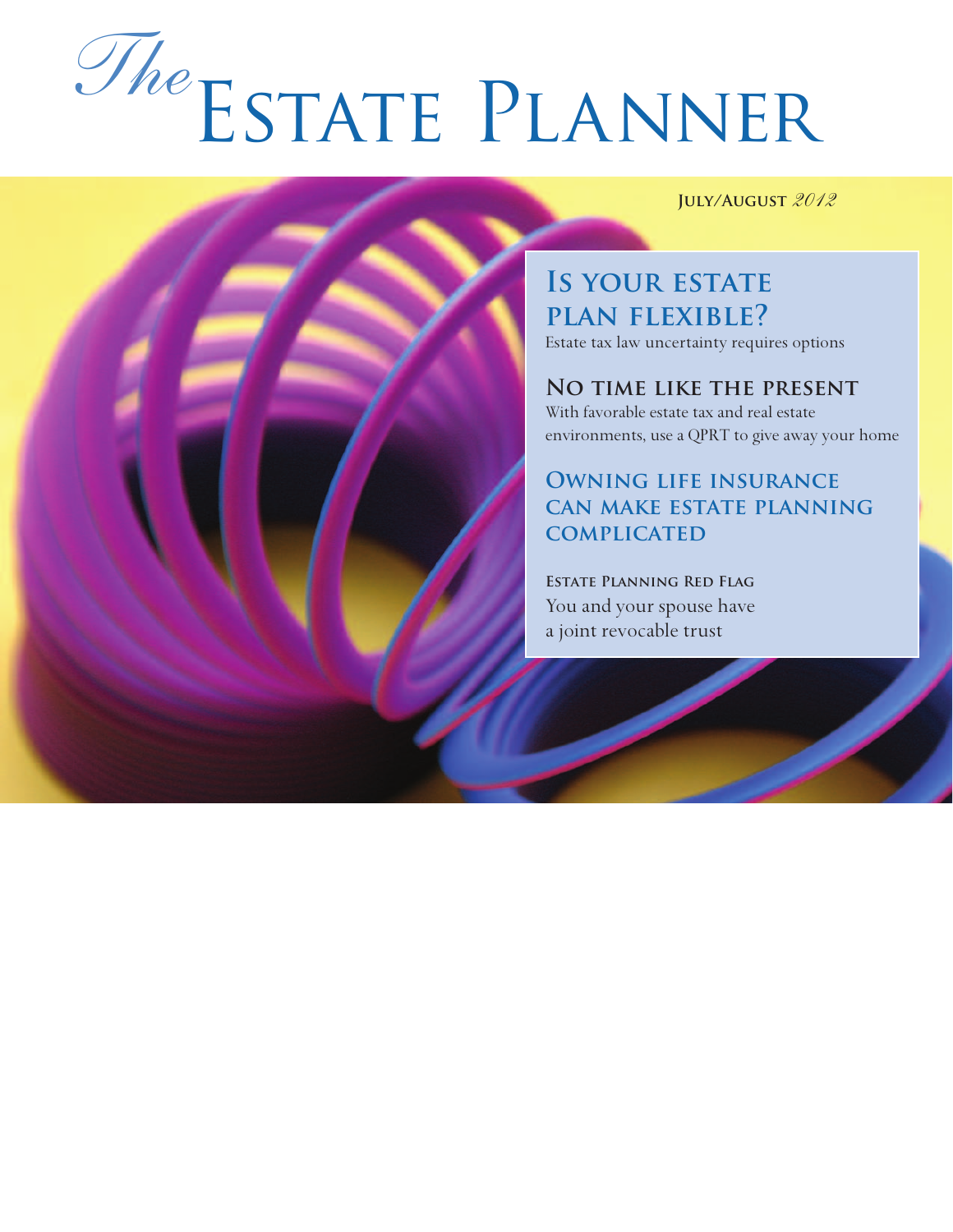# **Is your estate plan flexible? Estate tax law uncertainty requires options**

*J*<sup>T</sup><br>*J*<br>an This year, just as in 2010, even the short-term future of the federal estate tax and other transfer taxes is uncertain. Currently, the exemption for gift, estate and generation-skipping transfer (GST) taxes is an inflation-adjusted \$5.12 million, and the top tax rate is 35%. Absent congressional intervention, however, on Jan. 1, 2013, the exemption will drop to \$1 million (indexed for inflation for GST tax purposes) and the top tax rate will jump to 55%. One proposal calls for a \$3.5 million exemption and a 45% tax rate, but it's not yet clear whether that or some other transfer tax regime will be in place next year.

One thing is certain, though: A wait-and-see approach is risky. As witnessed in 2010, it's difficult to predict how — and when — the tax environment will change. Many people are taking advantage of the generous gift tax exemption by shifting as much wealth as possible to their heirs this year. But it's also important to build flexibility into your estate plan so that you or your family can react quickly to future changes in the law.

#### **Qualified disclaimers**

A qualified disclaimer gives your beneficiaries the power to reject inherited assets, allowing them to pass in a more tax-efficient manner to the contingent beneficiary. To qualify, a disclaimer must:

- $\triangleleft$  Be in writing,
- ✦ Be delivered to the estate's representative within nine months after the transfer is made (or, if the disclaimant is a minor, within nine months after the disclaimant turns age 21), and
- ✦ Be delivered before the disclaimant accepts the property or any of its benefits.

*A qualified disclaimer gives beneficiaries the power to reject inherited assets, allowing them to pass in a more tax-efficient manner to the contingent beneficiary.*

For qualified disclaimers to provide the desired flexibility, disclaimed assets must pass *automatically* to the

> contingent beneficiary according to the terms of your will or trust — without any direction from the disclaimant. So it's important to carefully select a contingent beneficiary for each bequest you're making in your estate plan.

> For example, let's say Robert's will leaves his entire estate to his daughter, Maggie — or, if she predeceases him or files a qualified disclaimer, to a trust for the benefit of Maggie's three children. Robert dies in December 2012 with a \$5 million estate, all of which is sheltered from estate tax by Robert's exemption.

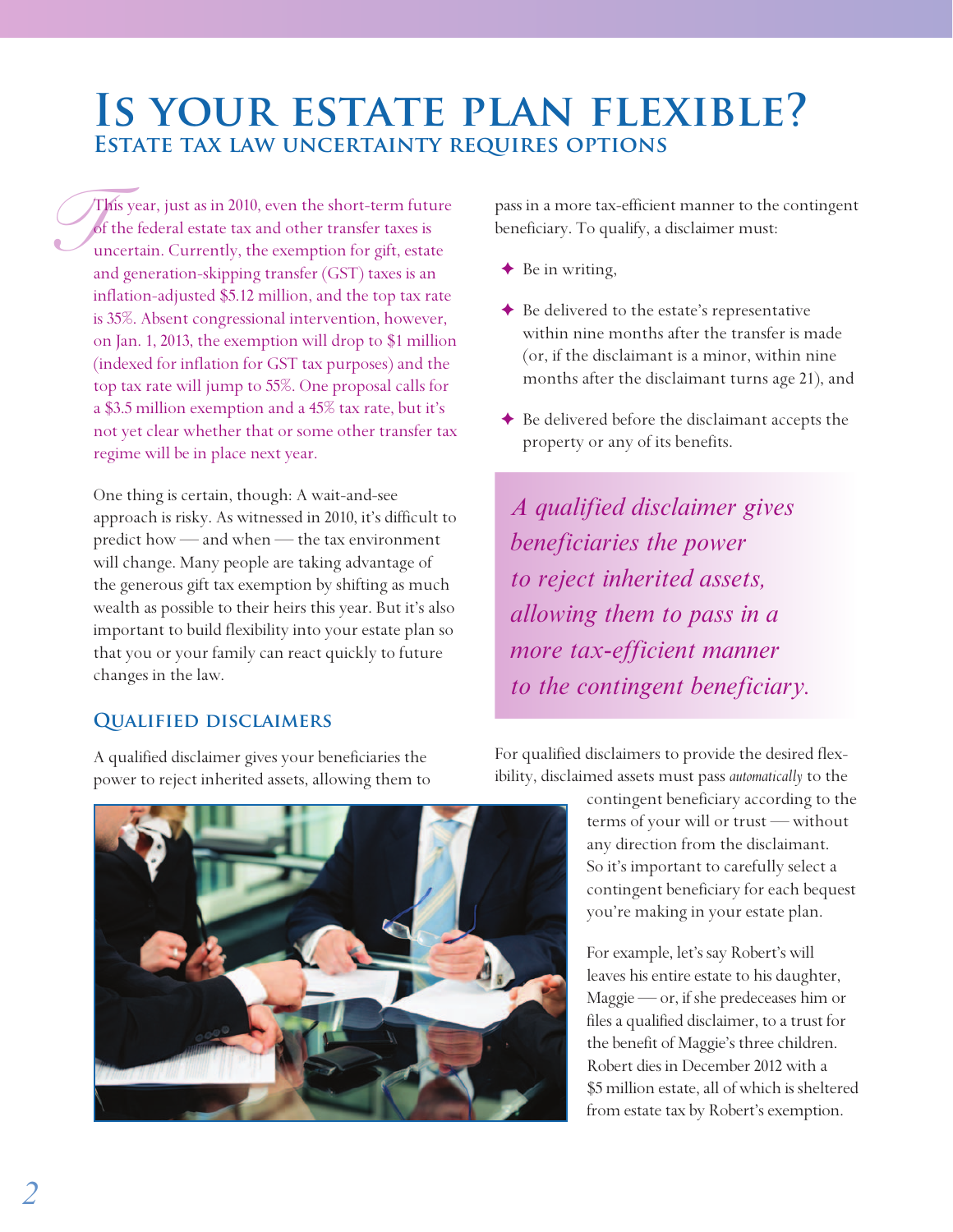## **The trouble with formulas**

A typical estate plan for a married couple calls for assets up to the applicable federal estate tax exemption amount to be placed in a credit shelter trust, with any excess funneled into a marital trust (or left to the surviving spouse outright) at the first spouse's death. This strategy preserves the deceased spouse's exemption while also making the most of the marital deduction.

At one time, the exemption amount varied little from year to year, so it was common to fund a credit shelter trust with a fixed dollar amount. In recent years, however, exemption amounts have fluctuated dramatically, so this approach is no longer appropriate. If you haven't reviewed your plan in many years, check to see if it uses a fixed dollar amount to fund a credit shelter trust and, if it does, update its terms to provide more flexibility.

Formulas tied to the applicable exemption amount can do just that, but they can also produce unintended — and undesirable — results if they're not carefully designed.

For example, Ann, who has a \$5 million estate, completed her estate plan in 2005. Under the plan, when Ann dies, an amount equal to the then-current exemption amount goes into a credit shelter trust and the excess goes to her husband, Jack.

At the time, this made sense: If Ann had died in 2005, \$1.5 million would have gone into the credit shelter trust and Jack would have received the remaining \$3.5 million. But if Ann dies in 2012, when the exemption amount is \$5.12 million, her entire estate goes into the credit shelter trust, effectively disinheriting Jack (except for distributions of trust income and, in certain limited circumstances, distributions of trust principal that might be provided for Jack under the trust's terms).

To avoid this result, it's important to carefully draft formula clauses to ensure that they account for every possible contingency. For example, Ann's plan might have established a minimum bequest for Jack (say, \$2 million) before funding the credit shelter trust.

On Jan. 1, 2013 — before Maggie has received her inheritance — the exemption amount drops to \$1 million and the tax rate goes up to 55%. If Maggie were to die in 2013, the inherited assets would be subject to a \$2.2 million estate tax, leaving only \$2.8 million for her children.

Maggie is financially independent and doesn't need the inheritance to support her lifestyle. She files a qualified disclaimer, allowing the entire \$5 million to pass tax-free to the trust for her children.

#### **Credit shelter trust**

Under current law, gift and estate tax exemptions are "portable" — that is, when one spouse dies, the surviving spouse can take advantage of both spouses' unused exemption amounts without the need for more-sophisticated estate planning vehicles.

In theory, portability is a valuable benefit. Unfortunately, it's set to expire at the end of 2012 and it's uncertain whether Congress will extend it (or make it permanent). If portability becomes unavailable next year, couples who've been relying on it to preserve their exemptions may face significant estate tax exposure.

The most effective way to protect yourself against loss of portability is to use a credit shelter trust to preserve both spouses' exemptions. These trusts also provide several other important benefits, including asset protection and GST tax reduction. (The GST tax exemption isn't portable.)

If you decide to establish a credit shelter trust — or if you already have one — review its funding provisions carefully to be sure they're flexible enough to adapt to changing laws and circumstances. A trust that's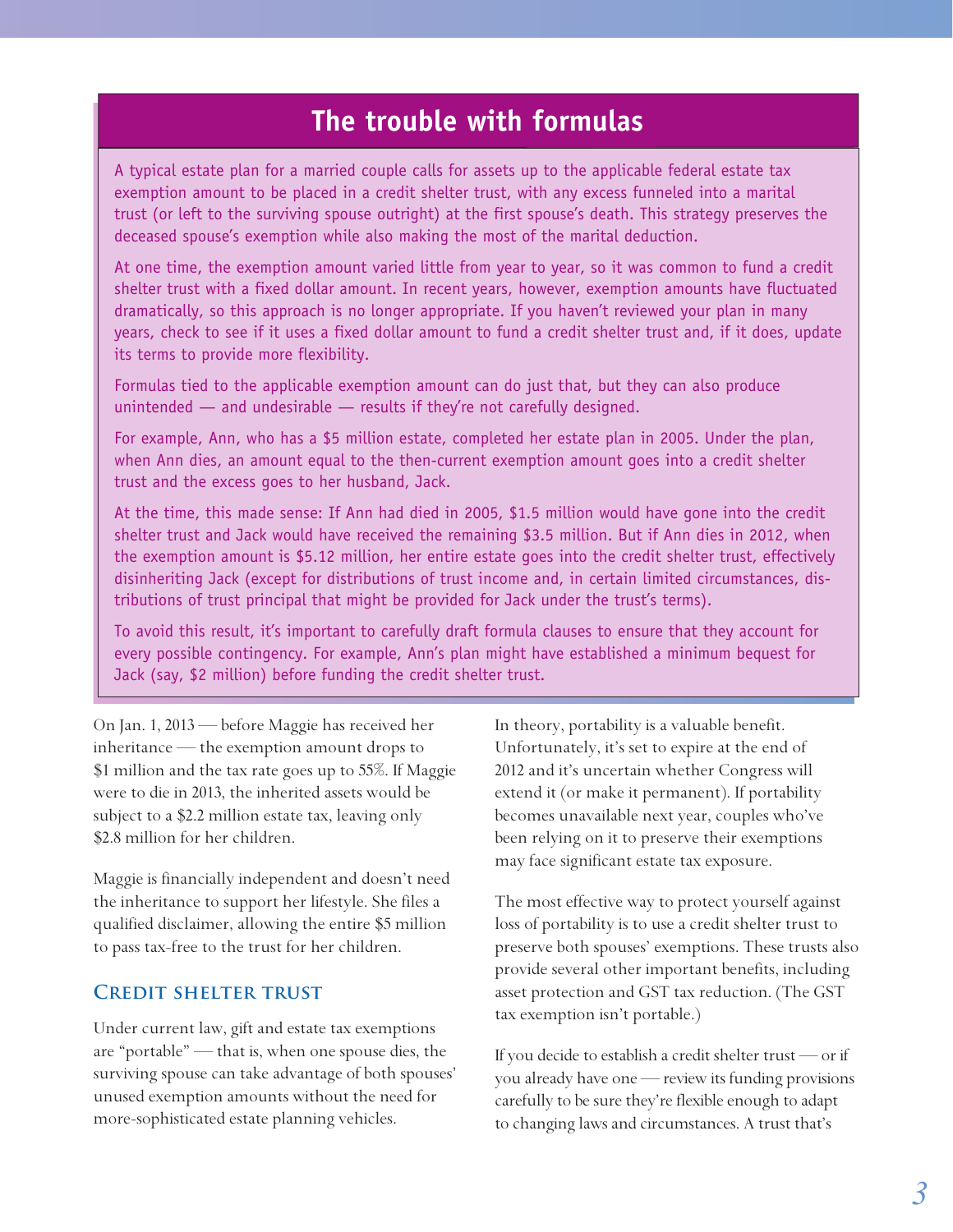funded with a fixed dollar amount or according to a formula can sometimes produce unintended consequences. (See "The trouble with formulas" on page 3.)

#### **Many options**

There are a variety of other tools you can use to add flexibility to your estate plan, including powers of appointment, trust protectors, powers of attorney

and trust provisions authorizing trustees to make discretionary distributions.

Experience has taught us that tax laws and family circumstances can change quickly. These tools allow your family members or trusted advisors to fine-tune your plan to address these changes in the event you die or become incapacitated before you have a chance to amend your plan.  $\bullet$ 

## **No time like the present With favorable estate tax and real estate environments, use a QPRT to give away your home**

A que A qualified personal residence trust (QPRT) can be an effective tool for transferring a home to your children or other family members at the lowest possible tax cost — while continuing to live in it. And given the current favorable estate tax environment and depressed real estate market, now may be the ideal time to establish one.

#### **What are the benefits?**

Taking advantage of a QPRT is relatively simple: You transfer your primary residence or vacation home to an irrevocable trust that meets certain requirements, retaining the right to live in the home for a term of years. At the end of the term, ownership of the home is transferred to your beneficiaries (although it's possible to extend your stay in the home by paying them fair market rent).

This strategy can save gift and estate taxes in two ways. First, when you contribute property to a properly structured QPRT, you remove it from your taxable estate and freeze its value for tax purposes. From that point forward, any appreciation in value is sheltered from gift and estate taxes.

Second, although your contribution is a taxable gift to your beneficiaries, its value for gift tax purposes is a fraction of the home's fair market value. Why?



Because, under IRS rules, gift tax is imposed on the value of your beneficiaries' remainder interest in the home. Their interest is computed by taking the home's fair market value and subtracting the present value (using IRS tables) of your retained interest in the home — that is, your right to continue living there during the trust term.

The longer the trust term, the greater the value of your retained interest and, therefore, the lower the value of your gift. But keep in mind that, to enjoy a QPRT's tax benefits, you must survive the trust term. Otherwise, the home's full fair market value as of your date of death will be pulled back into your taxable estate.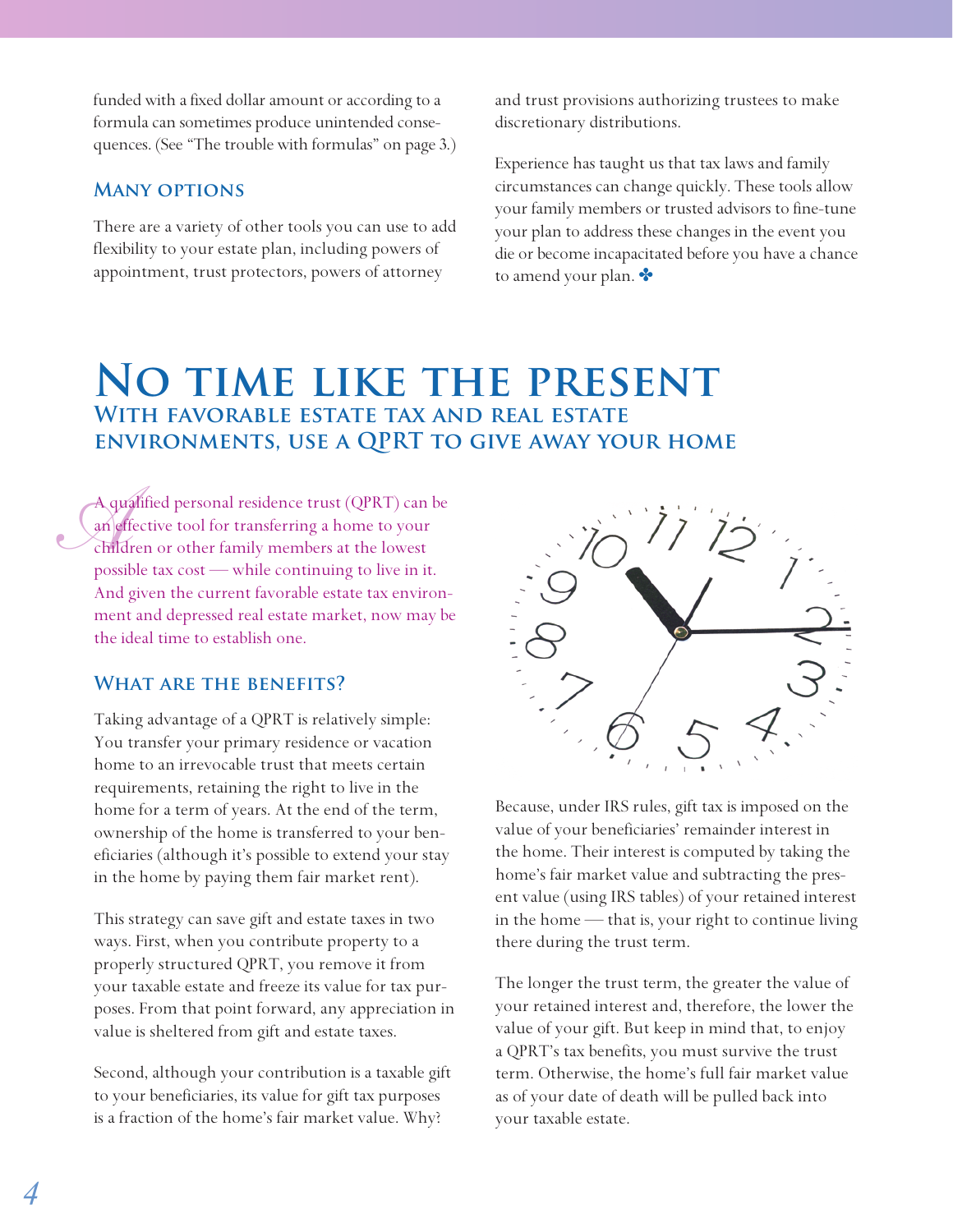#### **Why now?**

Several factors have created a favorable environment for QPRTs:

**High exemption amount, low tax rate.** This year, the federal gift and estate tax exemption amount is a record-high \$5.12 million, and the marginal tax rate is only 35%. In 2013, absent new legislation, the exemption amount will drop to \$1 million and the top tax rate will increase to 55%. Thus, there may never be a better time to transfer a home or other property at the lowest possible tax cost. Depending on the value of your home and your available exemption, you may even be able to transfer your home to a QPRT tax-free.

**Depressed home values.** The real estate crisis caused a dramatic drop in housing prices during the last few years. Transferring a home to a QPRT now, while its value is depressed, allows you to minimize the gift tax cost while maximizing the potential for tax-free appreciation.

**Valuation discounts.** Married couples may be able to enjoy additional tax savings by taking advantage of valuation discounts available for fractional interests in real estate. One strategy is for spouses to own their home as tenants-in-common and then

to contribute their undivided 50% interests in the home to separate QPRTs.

In a 2010 case, *Ludwick v. Commissioner*, the U.S. Tax Court allowed a couple using this approach to claim a 17% valuation discount for gift tax purposes. Be aware that some lawmakers want to limit valuation discounts for intrafamily gifts, so it's uncertain how long this strategy will remain available.

*When you contribute property to a properly structured QPRT, you remove it from your taxable estate and freeze its value for tax purposes.*

#### **Is time running out?**

If the current estate tax exemption and rates change with the new year as scheduled, if Congress passes new tax laws regarding valuation discounts, or if real estate values rebound, the potential benefits of this strategy may diminish. Your estate planning advisor can help you determine whether a QPRT is beneficial for your particular set of circumstances.

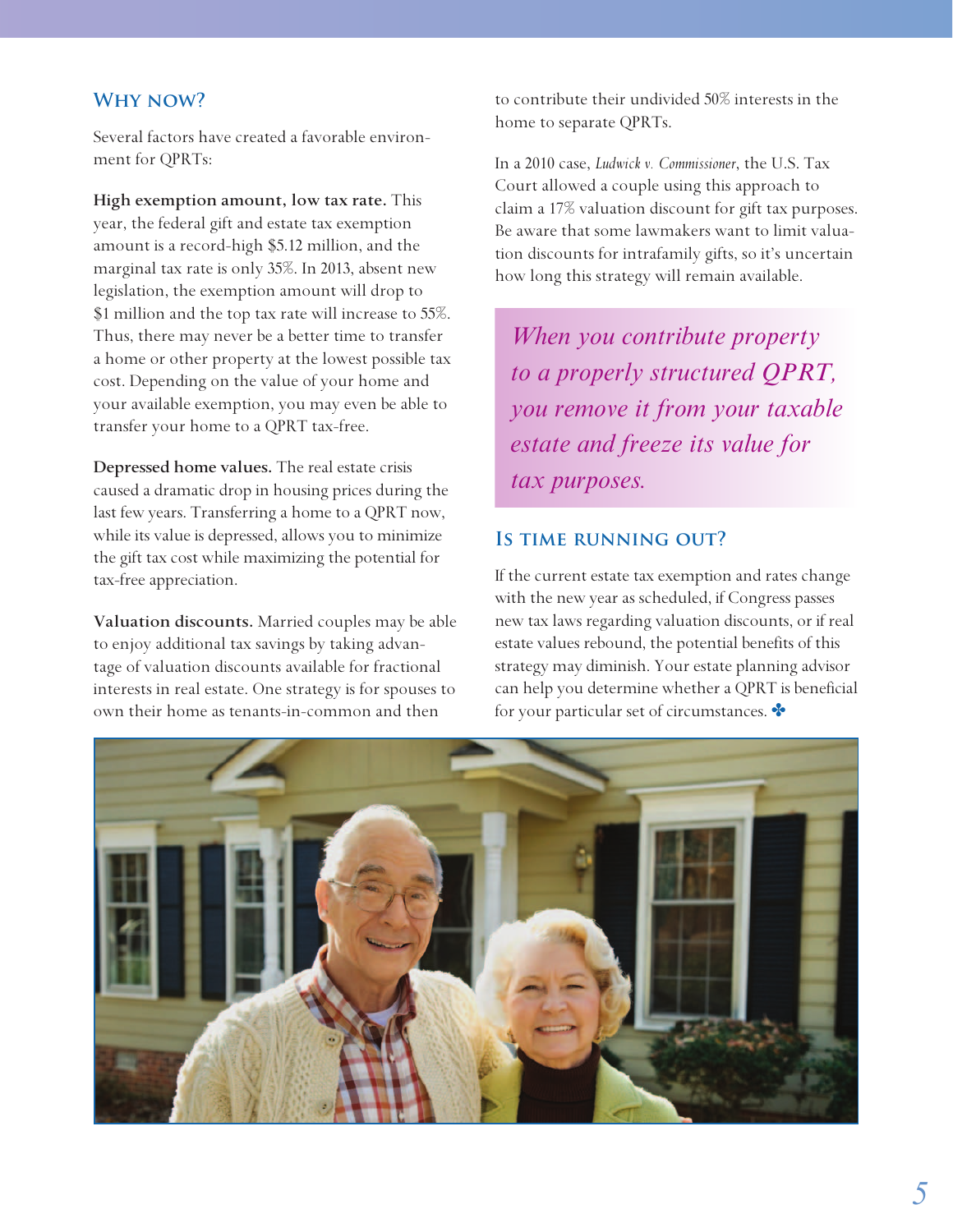# **Owning life insurance can make estate planning complicated**

A life<br>an es<br>polic A life insurance policy can be an important part of an estate plan. The tax benefits are twofold: The policy can provide a source of wealth for your family income-tax-free, and it can supply funds to pay estate taxes and other expenses. However, if you *own* your policy, rather than having, for example, an irrevocable life insurance trust (ILIT) own it, you'll have to take extra steps to keep the policy's proceeds out of your taxable estate.

#### **3-year rule explained**

If you already own an insurance policy on your own life, you can remove it from your taxable estate by transferring it to a family member or to an ILIT. However, there's a caveat.

If you transfer a life insurance policy and don't survive for at least three years, the tax code requires the proceeds to be pulled back into your estate. Thus, they may be subject to estate taxes.

*If you transfer a life insurance policy and don't survive for at least three years, the tax code requires the proceeds to be pulled back into your estate.*

Fortunately, there's an exception to the three-year rule for life insurance (or other property) you transfer as part of a "bona fide sale for adequate consideration." For example, let's say you wanted

to transfer your policy to your son. You could do so without triggering the three-year rule as long as your son paid adequate consideration for the policy.

> Determining adequate consideration isn't an exact science. One

definition is fair market value, which is essentially the price on which a willing seller and a willing buyer would agree.

#### **Triggering the transfer-for-value rule**

The problem with the bona fide sale exception is that, when life insurance is involved, it may trigger another, equally devastating, rule: the transferfor-value rule. Under this rule, a transferee who gives valuable consideration for a life insurance policy is subject to ordinary income taxes when the proceeds are received on the amount by which the proceeds exceed the consideration and premiums the transferee paid.

So, in the previous example, even if your son purchased the policy for the appropriate amount to avoid the three-year rule, he could be subject to some income tax when he receives the proceeds.

#### **Selling to a trust**

It may be possible to avoid the three-year rule without running afoul of the transfer-for-value rule — by selling an existing life insurance policy